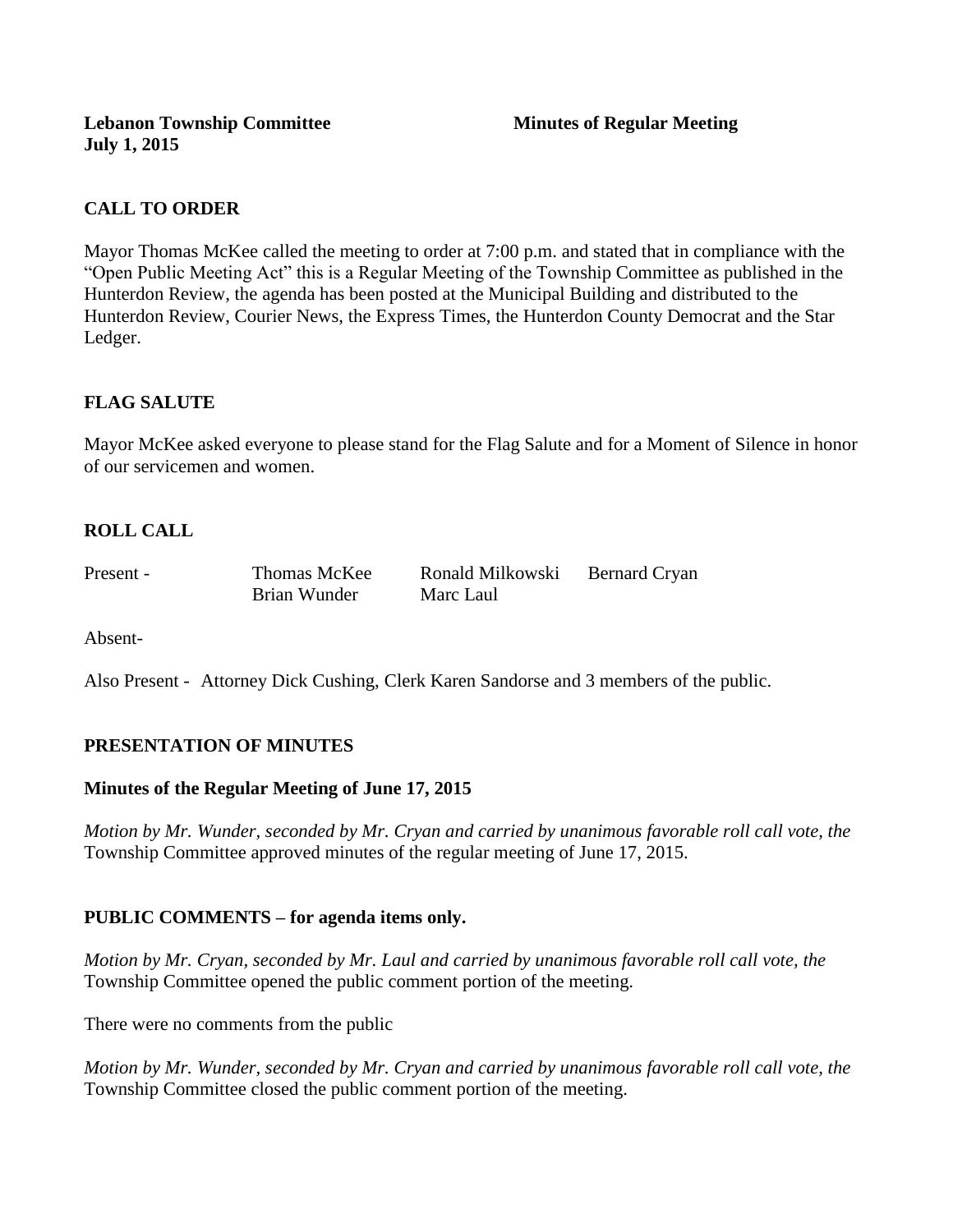LTCM 07/01/2015 Page 2 of 12

#### **ORDINANCES**

#### **Ordinance No. 2015-02 Recreation Commissioners**

#### **Public Hearing**

*Motion by Mr. Laul, seconded by Mr. Cryan and carried by unanimous favorable roll call vote, the* public hearing for Ordinance No. 2015-02 was opened.

There were no comments from the public*.*

*Motion by Mr. Laul, seconded by Mr. Cryan and carried by unanimous favorable roll call vote, the* public hearing for Ordinance No. 2015-02 was closed.

*Motion by Mr. Laul, seconded by Mr. Cryan and carried by unanimous favorable roll call vote, the* Township Committee adopted Ordinance No. 2015-02 as written below.

## **TOWNSHIP OF LEBANON HUNTERDON COUNTY, NEW JERSEY ORDINANCE NO. 2015-02 ORDINANCE AMENDING CHAPTER 85 ENTITLED "RECREATION COMMISSIONERS, BOARD OF" OF THE GENERAL ORDINANCES OF THE TOWNSHIP OF LEBANON, COUNTY OF HUNTERDON, AND THE STATE OF NEW JERSEY**

WHEREAS, the Board of Recreation Commissioners has recommended certain changes to its composition and powers in order to accommodate the formation of a Parks Advisory Committee.

NOW, THEREFORE, BE IT ORDAINED by the Mayor and Committee of the Township of Lebanon, the County of Hunterdon, that Chapter 77 entitled "Recreation Commissioners, Board of" of the Code of the Township of Lebanon ("Code") is hereby amended as follows:

SECTION 1. Section 85-2 of the Code of the Township of Lebanon entitled "Composition; terms" is hereby renamed "Composition; terms; removal / resignation" and is deleted in its entirety and replaced with the following:

> The Board shall consist of seven members, designated as Commissioners, and not more than two alternate members. Such members shall be appointed by the Mayor of the Township of Lebanon for terms of five years. Terms shall commence on January 1 and end on December 31 or until a successor is appointed and qualifies. The Commissioners first appointed, however, shall serve as follows:

- A. Member No. 1 shall serve a term of one year;
- B. Member No. 2 shall serve a term of two years;
- C. Member No. 3 shall serve a term of three years;
- D. Member Nos. 4 and 5 shall serve a term of four years; and
- E. Member Nos. 6 and 7 shall serve a term of five years.
- F. Alternate No. 1 shall serve a term of 3 years;
- G. Alternate No. 2 shall serve a term of 2 years; and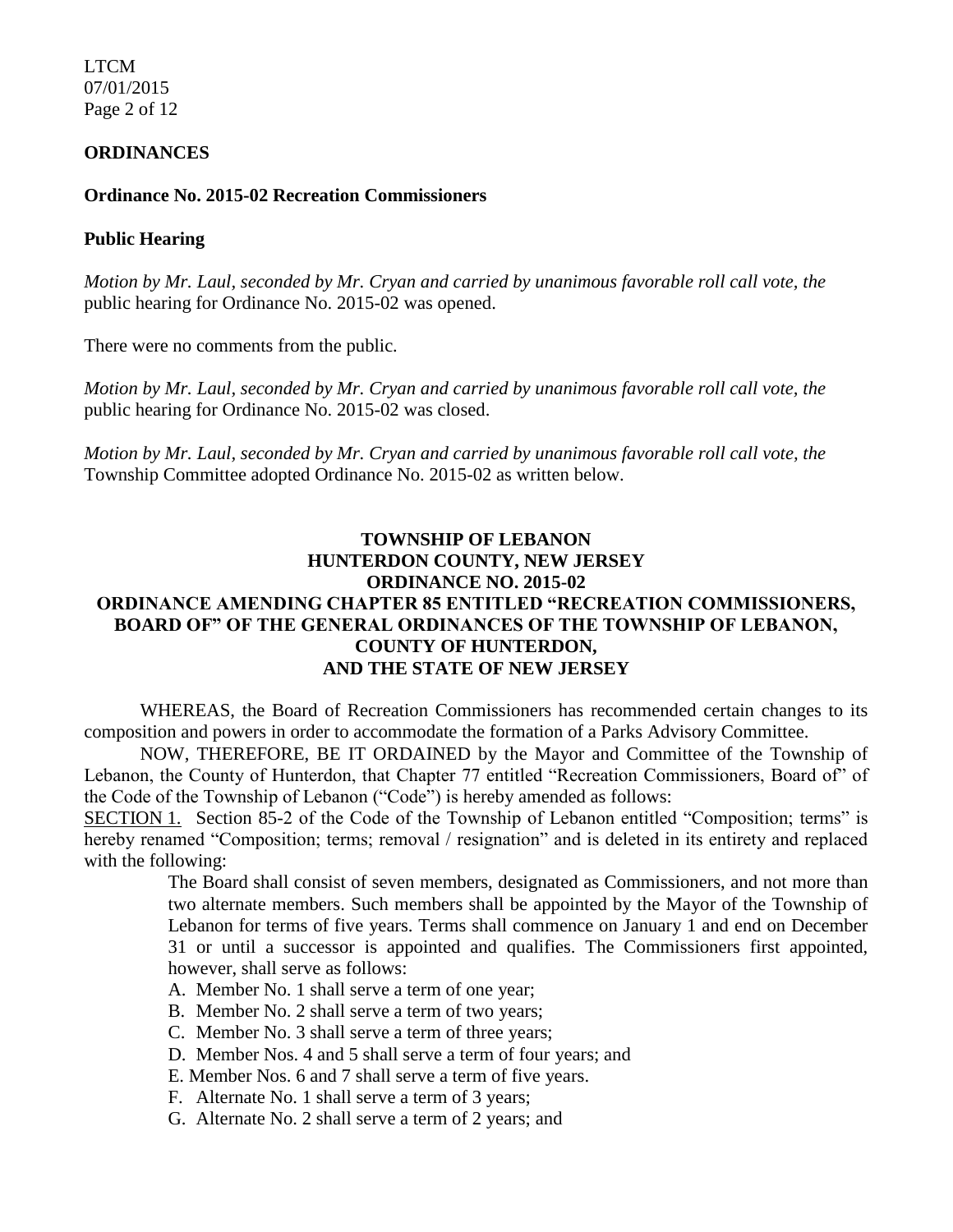LTCM 07/01/2015 Page 3 of 12

> One member shall be selected by the Commission to be the Committee Liaison to Standing Committees.

> Removal of any appointee shall be for cause, only on written charges and after a hearing before the Mayor and Township Committee.

> In addition to resignation or death of an appointee or an appointee's moving his or her residence to outside of the Township, any appointee who shall fail to attend three successively called meetings of the Board shall be deemed to have vacated his or her appointment to the Board, at the discretion of the Township Committee.

> An alternate member may participate in discussions of the proceedings before the Board, but may not vote except in the absence or disqualification of a regular member.

> In the event of any vacancies on the Board of regular or alternate members, the Mayor may, with the approval of the Township Committee, fill such vacancies for the unexpired portion of the term only.

SECTION 2. Section 85-4 of the Code of the Township of Lebanon entitled "Control of lands delegated" shall be deleted in its entirety and replaced with the following entitled "Meetings":

Meetings of the Board shall be held monthly on such dates as determined by the Board at its annual reorganization meeting. At the reorganization meeting, the Commission shall elect a Chairman, Vice Chairman, and secretary from its members.

SECTION 3. Section 85-5 of the Code of the Township of Lebanon entitled "Rules, regulations, and bylaws" shall be deleted in its entirety and replaced with the following entitled "Powers":

Pursuant to the policies and directives set by the Board, the Board shall manage all recreation activities under the Board's control or placed under its jurisdiction by the Township Committee. The Board shall provide oversight, organize and coordinate recreation activities as it deems necessary to meet the needs of the community. Activities shall be tailored to the needs of all age groups and should include both athletic and non-athletic activities. The Board shall maximize the use of all recreation property in the Township. The Board shall coordinate with the Parks Advisory Committee and Board of Education in this regard. The Board shall interact and assist with the coordination of recreation with other organizations within the community. The Board shall regularly evaluate the scope of activities to assure that they are organizing public recreation of the highest standard and optimal value to the Township.

SECTION 4. Section 85-6 of the Code of the Township of Lebanon entitled "Additional assistance" shall be deleted in its entirety.

SECTION 5. Section 85-7 of the Code of the Township of Lebanon entitled "Annual appropriations for recreational areas; vouchers" shall be designated as Section 85-6 and is hereby deleted in its entirety and replaced with the following:

The Township Committee shall annually fix, determine and appropriate a sum sufficient for the Board to carry out its programs*.* Expense vouchers shall be presented to the Township Chief Financial Officer/Treasurer by 4:00 p.m. on the Friday preceding the regular Township Committee meeting.

SECTION 6. Section 85-8 of the Code of the Township of Lebanon entitled "Fund to defray costs" shall be designated as Section 85-7 and is hereby deleted in its entirety and replaced with the following:

For the purpose of providing a fund to defray, in whole or in part, the costs of the recreation programs, the Board may:

(1) Provide for the giving of exhibitions, plays, concerts, games and contests.

(2) Charge and collect a reasonable admission fee for each person entering the recreation place in use for such purposes, but no admission fee shall be charged or collected from children under 12 years of age.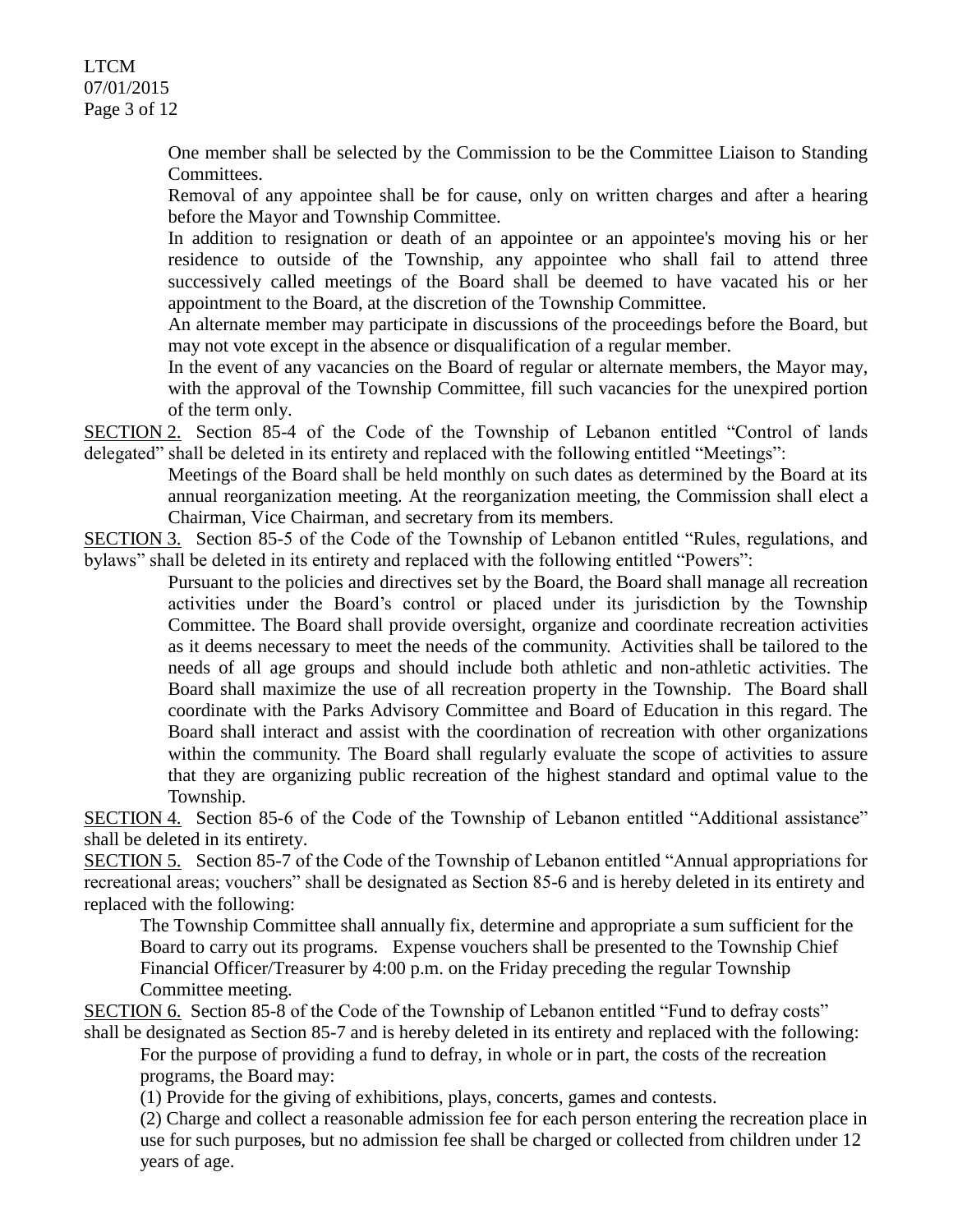# LTCM 07/01/2015

Page 4 of 12

SECTION 7. Section 85-8 of the Code of the Township of Lebanon entitled "Records; annual report" is hereby added as follows:

The Board shall keep records of its meetings and activities and shall make an annual report to the Lebanon Township Committee.

SECTION 8. Section 85-9 the Code of the Township of Lebanon entitled "Maintenance of special fund" is hereby deleted in its entirety and replaced with the following entitled "Dissolution":

This Commission may be dissolved at any time by the majority vote of the Township Committee.

SECTION 9. Section 85-10 the Code of the Township of Lebanon entitled "Acquisition of lands" is hereby deleted in its entirety.

SECTION 10. Section 85-11 the Code of the Township of Lebanon entitled "Purchase of lands" is hereby deleted in its entirety.

SECTION 11. Section 85-12 the Code of the Township of Lebanon entitled "Other provisions for monies to purchase or equip lands" is hereby deleted in its entirety.

SECTION 12. All Ordinances or parts of Ordinances inconsistent herewith are repealed as to such inconsistencies.

SECTION 13. If any section, subsection, sentence, clause, phrase or portion of this Ordinance is for any reason held invalid or unconstitutional by any court of competent jurisdiction, such portion shall be deemed a separate, distinct and independent provision, and such holding shall not affect the validity of the remaining portions thereof.

SECTION 14. This Ordinance shall take effect upon final passage and publication according to law.

# **ORDINANCES**

## **Ordinance No. 2015-03** *–* **Parks Committee**

## **Public Hearing**

*Motion by Mr. Laul, seconded by Mr. Cryan and carried by unanimous favorable roll call vote, the* public hearing for Ordinance No. 2015-03 was opened.

There were no comments from the public*.*

*Motion by Mr. Wunder, seconded by Mr. Cryan and carried by unanimous favorable roll call vote, the* public hearing for Ordinance No. 2015-03 was closed.

*Motion by Mr. Cryan, seconded by Mr. Laul and carried by unanimous favorable roll call vote, the* Township Committee adopted Ordinance No. 2015-03 as written below.

## **TOWNSHIP OF LEBANON HUNTERDON COUNTY, NEW JERSEY ORDINANCE NO. 2015-03 ORDINANCE ADDING CHAPTER \_\_ ENTITLED "PARKS COMMITTEE" OF THE GENERAL ORDINANCES OF THE TOWNSHIP OF LEBANON, COUNTY OF HUNTERDON, AND THE STATE OF NEW JERSEY**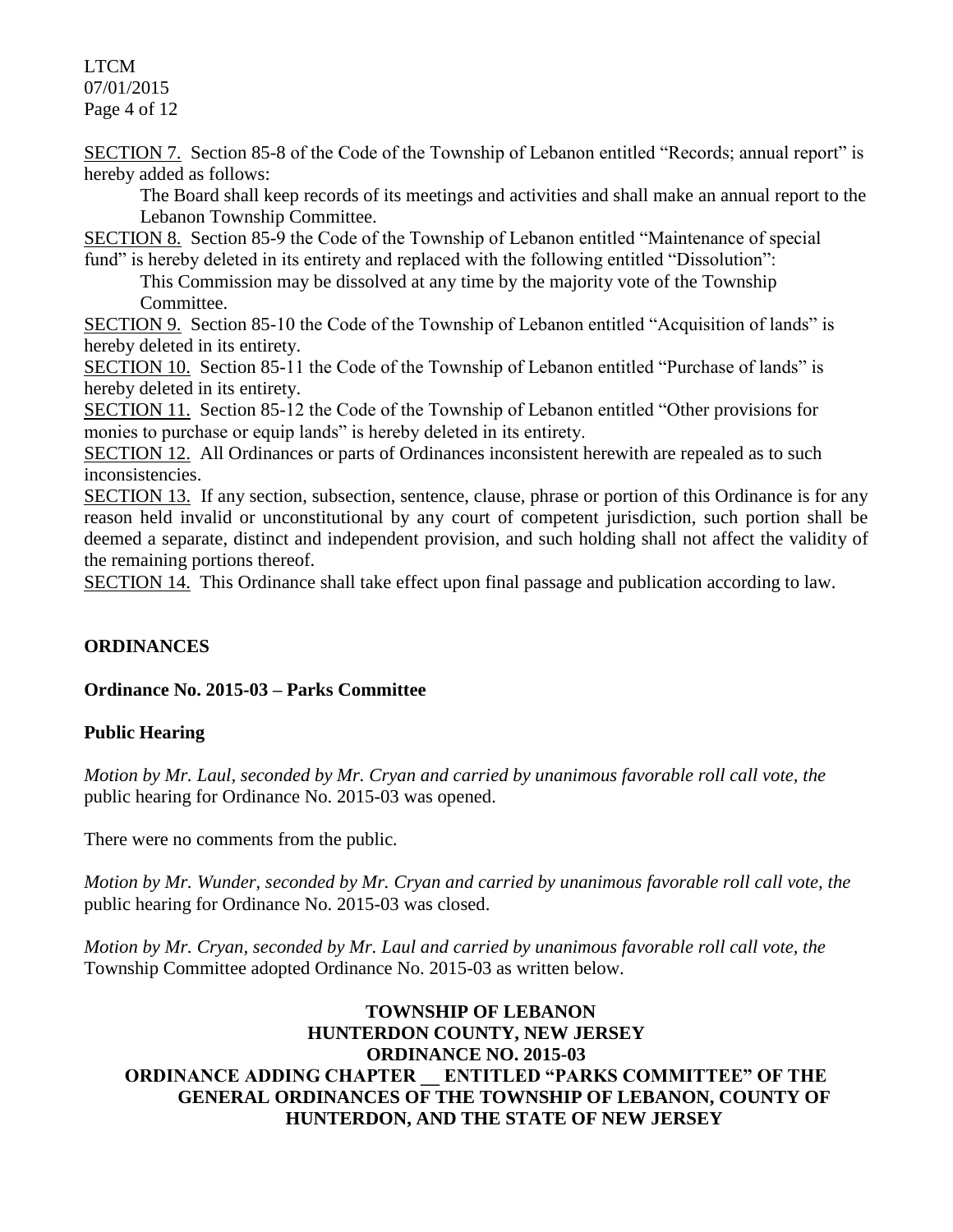LTCM 07/01/2015 Page 5 of 12

**WHEREAS**, the Board of Recreation Commissioners has recommended certain changes to its composition and powers in order to accommodate the formation of a Parks Committee;

**WHEREAS,** pursuant to N.J.S.A. 40A:63-7(d), the Mayor and Committee desires to form a Parks Committee to maintain and operate Memorial Park located in the Township;

**WHEREAS**, the Parks Committee will work collaboratively with a non-profit group named "Friends of Memorial Park" that currently maintains and operates Memorial Park;

**WHEREAS**, the Friends of Memorial Park have been unable to charge rental fees for the use of park facilities and only requested donations;

**WHEREAS**, the Mayor and Committee desire to set up an entity, the Park Committee, that is empowered to charge and collect rental fees for use of park facilities on behalf of the Township so that there are adequate funds to maintain Memorial Park for the residents of the Township;

**WHEREAS**, Friends of Memorial Park will still aid the Township in operating and maintaining Memorial Park and will hold fundraising events to raise monies that the non-profit will hold in its own bank account, to provide for the continued operation and maintenance of Memorial Park; and

**WHEREAS**, Friends of Memorial Park will make recommendations to the Parks Committee regarding improvements and maintenance of Memorial Park to be paid for with the funds raised by Friends of Memorial Park and such recommendations will be communicated to the Township Committee.

**NOW, THEREFORE, BE IT ORDAINED** by the Mayor and Committee of the Township of Lebanon, the County of Hunterdon, that Chapter entitled "Parks Committee" of the Code of the Township of Lebanon ("Code") is hereby added as follows:

**SECTION 1.** Section \_\_\_\_\_-1 of the Code of the Township of Lebanon entitled "Established; purpose" is hereby added as follows:

a. A Parks Committee for the Township of Lebanon is hereby established.

b. The purpose of the Township of Lebanon's Memorial Park is to provide a location for township residents and guests to share meaningful and worthwhile experiences by taking part in a variety of outdoor activities that will improve the quality of life for all involved as well as serving as a memorial for those who have departed but are remembered.

**SECTION 2.** Section  $\qquad$  -2 of the Code of the Township of Lebanon entitled "Composition; terms" is hereby added as follows:

The Advisory Council shall consist of eleven members, designated as Commissioners. Such members shall be appointed by the Mayor of the Township of Lebanon for terms of one year. Terms shall commence on January 1 and end on December 31 or until a successor is appointed and qualifies.

In addition to resignation or death of an appointee or an appointee's moving his or her residence to outside of the Township, any appointee who shall fail to attend three successively called meetings of the Board shall be deemed to have vacated after review of the situation and discretion of the Parks Committee.

Removal of any appointee shall be for cause, only on written request from the Parks Committee and after a hearing before the Mayor and Township Committee.

In the event of any vacancies on the Parks Committee of regular or alternate members, the Mayor may, with the approval of the Township Committee, fill such vacancies for the unexpired portion of the term only.

**SECTION 3.** Section \_\_\_\_\_-3 of the Code of the Township of Lebanon entitled "Compensation" is hereby added as follows:

Members of the Parks Committee shall serve without compensation.

**SECTION 4.** Section \_\_\_\_\_-4 of the Code of the Township of Lebanon entitled "Meetings; officers; rules; quorum" is hereby added as follows: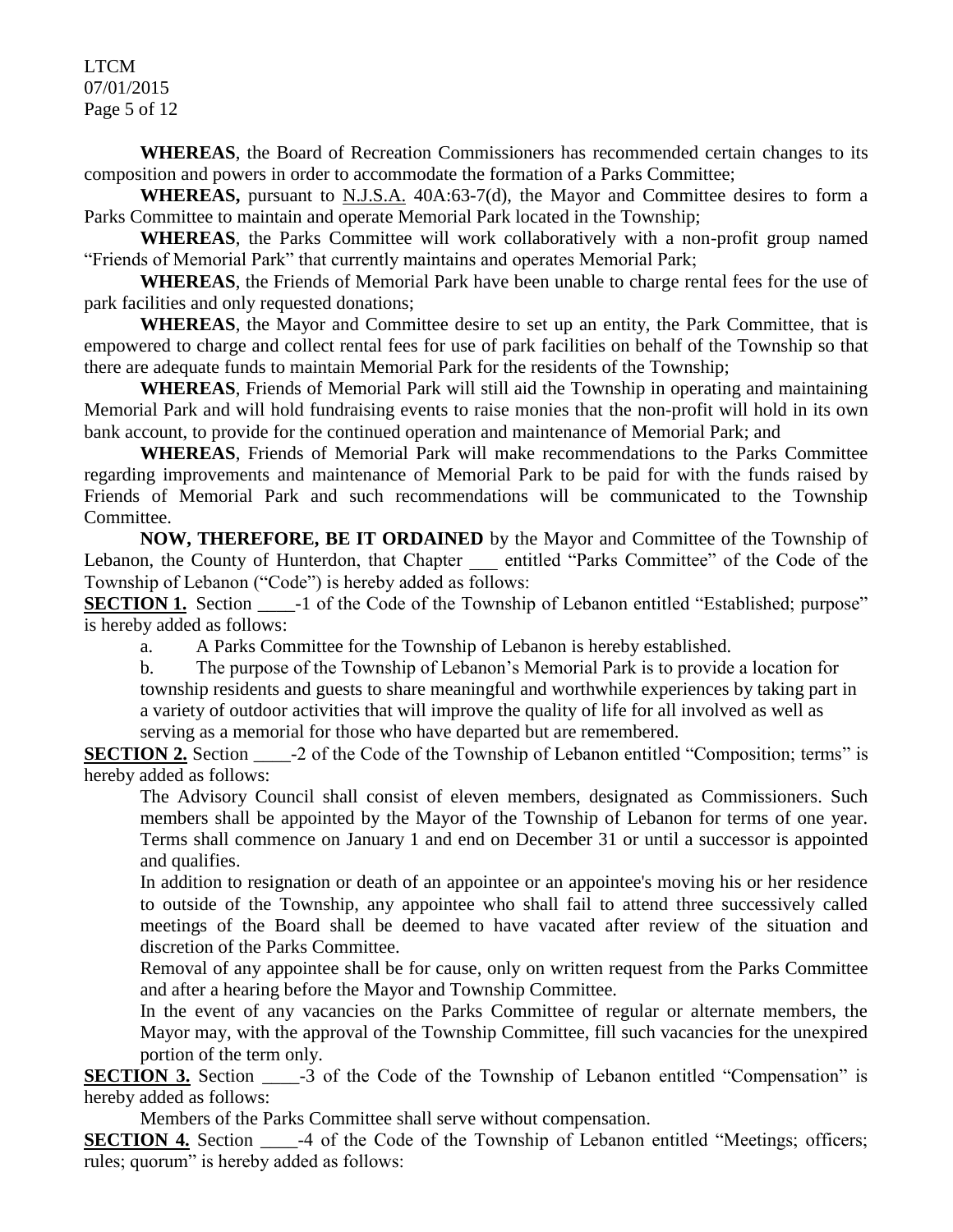LTCM 07/01/2015 Page 6 of 12

a. Meetings of the Parks Committee shall be held monthly on such dates determined by the Parks Committee at its annual reorganization meeting.

b. At the reorganization meeting the Parks Committee shall elect a Chairman, Vice Chairman, and secretary from its members for one year terms.

c. The Parks Committee shall have the power to establish its own bylaws.

d. A majority of the Parks Committee shall constitute a quorum. Passage of any motion requires an affirmative vote by a majority of the members present.

**SECTION 5.** Section \_\_\_\_\_-5 of the Code of the Township of Lebanon entitled "Powers" is hereby added as follows:

Pursuant to the bylaws set by the Parks Committee, the Parks Committee shall manage the Lebanon Township Memorial Park. The Parks Committee shall be responsible for providing guidance and direction concerning the following matters:

a. Comprehensive park planning;

b. The acquisition of facilities for Memorial Park;

c. Development, design, and operation of Memorial Park and its facilities;

d. Establishment of fees and rules of use for Memorial Park;

e. Maintenance of Memorial Park and maintenance and replacement of its equipment;

f. Capital improvement planning for Memorial Park and any other public parks established within the Township;

g. Management of concessions at Memorial Park;

h. Contracts, interlocal agreements, and lease agreements regarding Memorial Park and its fields;

i. Recommendations for the annual budget for utilizing the Memorial Park Maintenance Fund

j. Establishment of a schedule of rental costs for the use of Memorial Park facilities;

**SECTION 6.** Section \_\_\_\_\_-6 of the Code of the Township of Lebanon entitled "Maintenance fund" is hereby added as follows:

All monies receive from the rental or leasing of Memorial Park facilities shall be kept in a special fund created by the Township Chief Financial Officer, designated as the Memorial Park Maintenance Fund. This fund shall be used for the purpose of defraying operating expenses of Memorial Park, limited to electrical utility costs, garbage removal, and bathroom cleaning. Any other maintenance or repair costs to be paid out of the fund must be approved by the Parks Committee. Any balance in the fund at year's end will be carried over into the fund for the next calendar year.

 Funds in this account may not be used for any other Township expenses without the consent of a majority of the Park Committee.

 Donations made to the Friends of Memorial Park and designated for a specific Park use or monies received from fund raising events of the Friends of Memorial Park will not be put into this Maintenance Fund.

The Township CFO will provide the Parks Committee with a quarterly accounting of the fund and monthly income and expense statements of the fund.

**SECTION 7.** Section \_\_\_\_\_-7 of the Code of the Township of Lebanon entitled "Scheduling use of Memorial Park" is hereby added as follows:

A municipal employee shall be empowered by the Township Committee to schedule use of Memorial Park facilities. This employee will distribute the schedule of rental costs to be determined by the Parks Committee. The employee will receive the rental money and reserve the requested dates. The employee will provide the Parks Committee with a monthly rental calendar in paper or electronic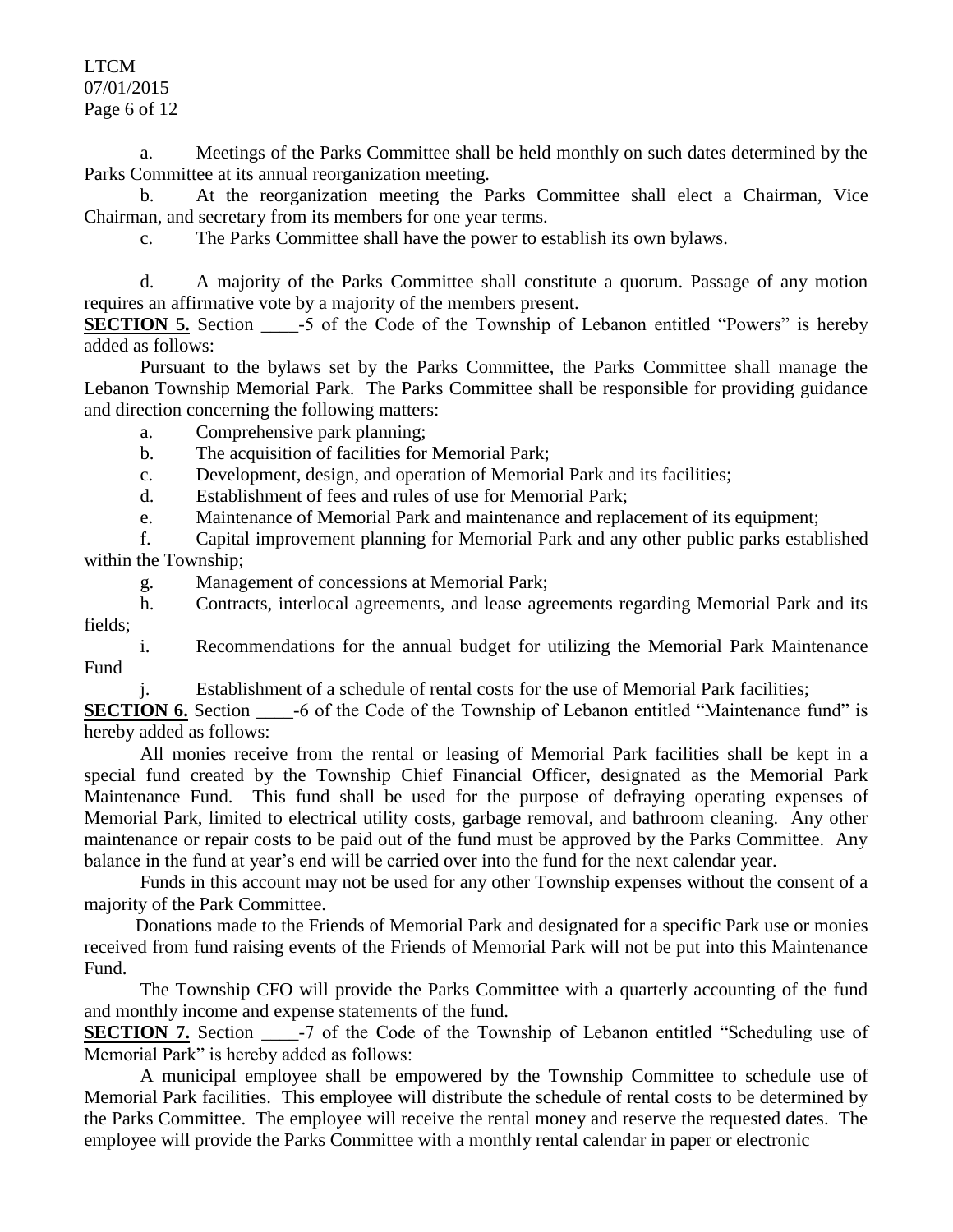LTCM 07/01/2015 Page 7 of 12

format. The monies received will be provided to the Township CFO for deposit into the Memorial Park Maintenance Fund.

**SECTION 8.** Section -8 of the Code of the Township of Lebanon entitled "Records; annual report" is hereby added as follows:

The Parks Committee shall keep records of its meeting and activities and shall make an annual report to the Township Committee.

**SECTION 9.** Section \_\_\_\_\_-9 of the Code of the Township of Lebanon entitled "Dissolution" is hereby added as follows:

The Parks Committee may be dissolved at any time by a majority vote of the Township Committee.

**SECTION 10.** All Ordinances or parts of Ordinances inconsistent herewith are repealed as to such inconsistencies.

**SECTION 11.** If any section, subsection, sentence, clause, phrase or portion of this Ordinance is for any reason held invalid or unconstitutional by any court of competent jurisdiction, such portion shall be deemed a separate, distinct and independent provision, and such holding shall not affect the validity of the remaining portions thereof.

**SECTION 12.** This Ordinance shall take effect upon final passage and publication according to law.

#### **Introduction**

#### **Ordinance No. 2015-04 Public Utilities for Emergency Communication Purposes**

*Motion by Mr. Wunder, seconded by Mr. Laul and carried by favorable roll call vote*, *the Township* Committee approved Ordinance No. 2015-04 on first reading as entitled below. AYES: Wunder, McKee, Milkowski, Laul ABSTAIN: Cryan

#### **TOWNSHIP OF LEBANON HUNTERDON COUNTY, NEW JERSEY ORDINANCE NO. 2015-04 ORDINANCE REQUIRING THE REGISTRATION OF PUBLIC UTILITIES FOR EMERGENCY COMMUNICATION PURPOSES AND TO PROTECT THE PUBLIC INTEREST IN EMERGENCIES**

#### **RESOLUTIONS**

#### **Resolution No. 51-2015 – Extend Tax Grace Period**

*Motion by Mr. Laul, seconded by Mr. Cryan and carried by unanimous favorable roll call vote*, *the* Township Committee approved Resolution No. 51-2015 as written below.

> TOWNSHIP OF LEBANON COUNTY OF HUNTERDON STATE OF NEW JERSEY RESOLUTION NO. 51-2014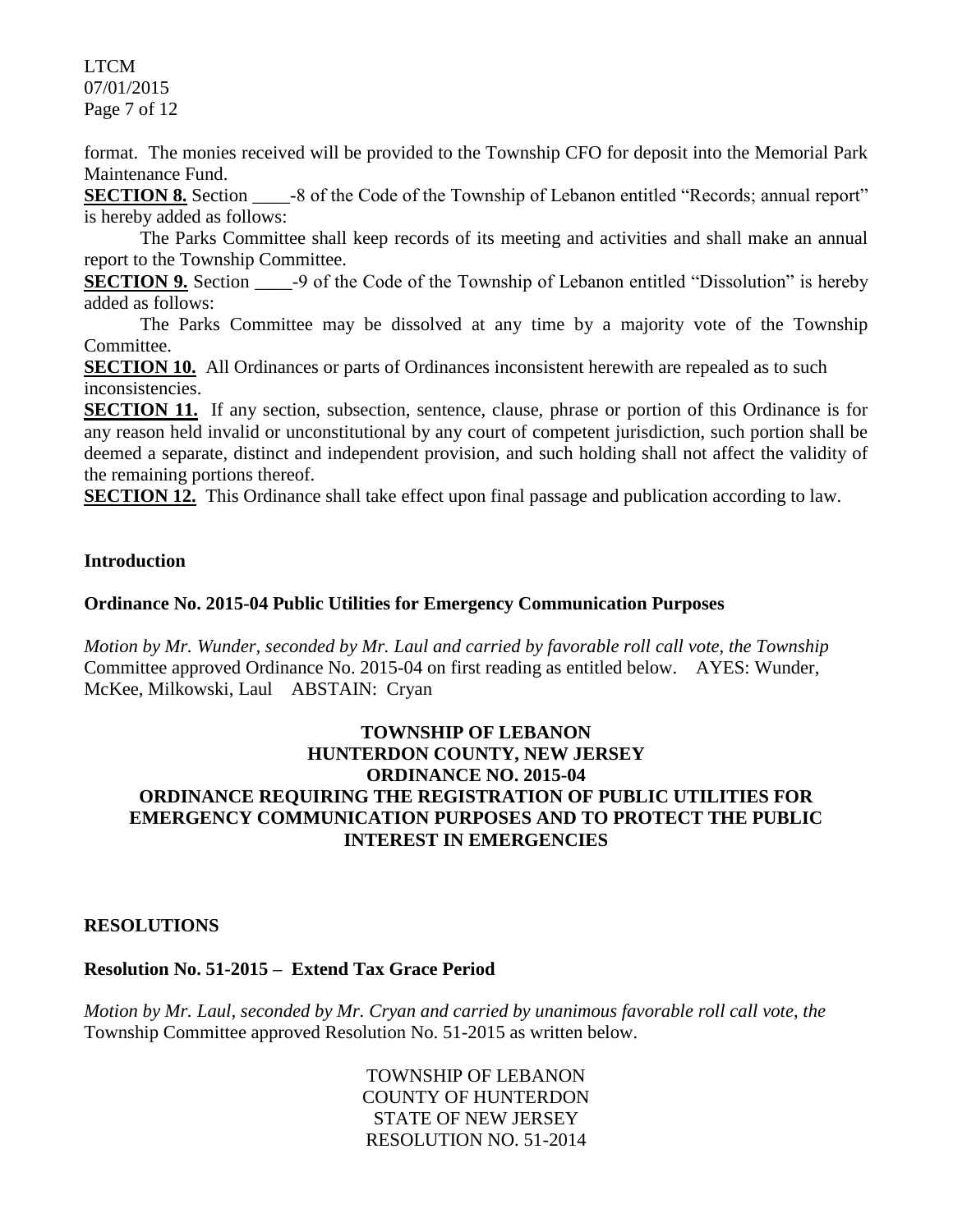LTCM 07/01/2015 Page 8 of 12

WHEREAS the certified 2015 tax rate may be delayed from the Tax Board of Hunterdon County, and

WHEREAS this amount is needed for the property tax bills to be printed, and

WHEREAS there must be twenty-five days from the date of mailing for the return of the quarterly payment before interest is charged,

THEREFORE BE IT RESOLVED, that pursuant to N.J.S.A. 54:4-66 et seq., the payment without interest for the third quarter 2015 taxes will be extended to at least twenty-five days from the mailing of the tax bills, after which time all receipts for the third quarter shall be deemed delinquent with interest accruing from August  $1<sup>st</sup>$ , 2015.

#### **Resolution No. 52-2015 – Plenary Retail Distribution License Renewal**

*Motion by Mr. Laul, seconded by Mr. Wunder and carried by unanimous favorable roll call vote*, *the* Township Committee approved Resolution No. 52-2015 as written below.

#### TOWNSHIP OF LEBANON COUNTY OF HUNTERDON STATE OF NEW JERSEY RESOLUTION NO. 52-2015 RESOLUTION RENEWING A PLENARY RETAIL DISTRIBUTION LICENSE

WHEREAS, the listed Plenary Retail Distribution Licensee has submitted an application to the State of New Jersey Division of ABC; and

WHEREAS, the applicant is qualified to be licensed according to all statutory, regulatory and local government ABC Laws and regulations; and

WHEREAS, the applicant has paid a filing fee of \$200.00 to the State of New Jersey and a Township License Fee of \$2,500.00.

NOW, THEREFORE BE IT RESOLVED, by the Township Committee of the Township of Lebanon, in the County of Hunterdon, State of New Jersey, that the listed License be granted a renewal for the 2015-2016 year:

1019-44-008-002 The Rock Corp. of Tewksbury t/a Bourbon Street Wine and Liquor 425 Route 513, Califon, NJ

#### **Resolution No. 53-2015 – Plenary Retail Consumption License Renewal**

*Motion by Mr. Milkowski, seconded by Mr. Laul and carried by favorable roll call vote*, *the* Township Committee approved Resolution No. 53-2015 as written below. AYES: McKee, Milkowski, Laul, Cryan ABSTAIN: Wunder

> TOWNSHIP OF LEBANON COUNTY OF HUNTERDON STATE OF NEW JERSEY RESOLUTION NO. 53-2015 RESOLUTION RENEWING PLENARY RETAIL CONSUMPTION LICENSES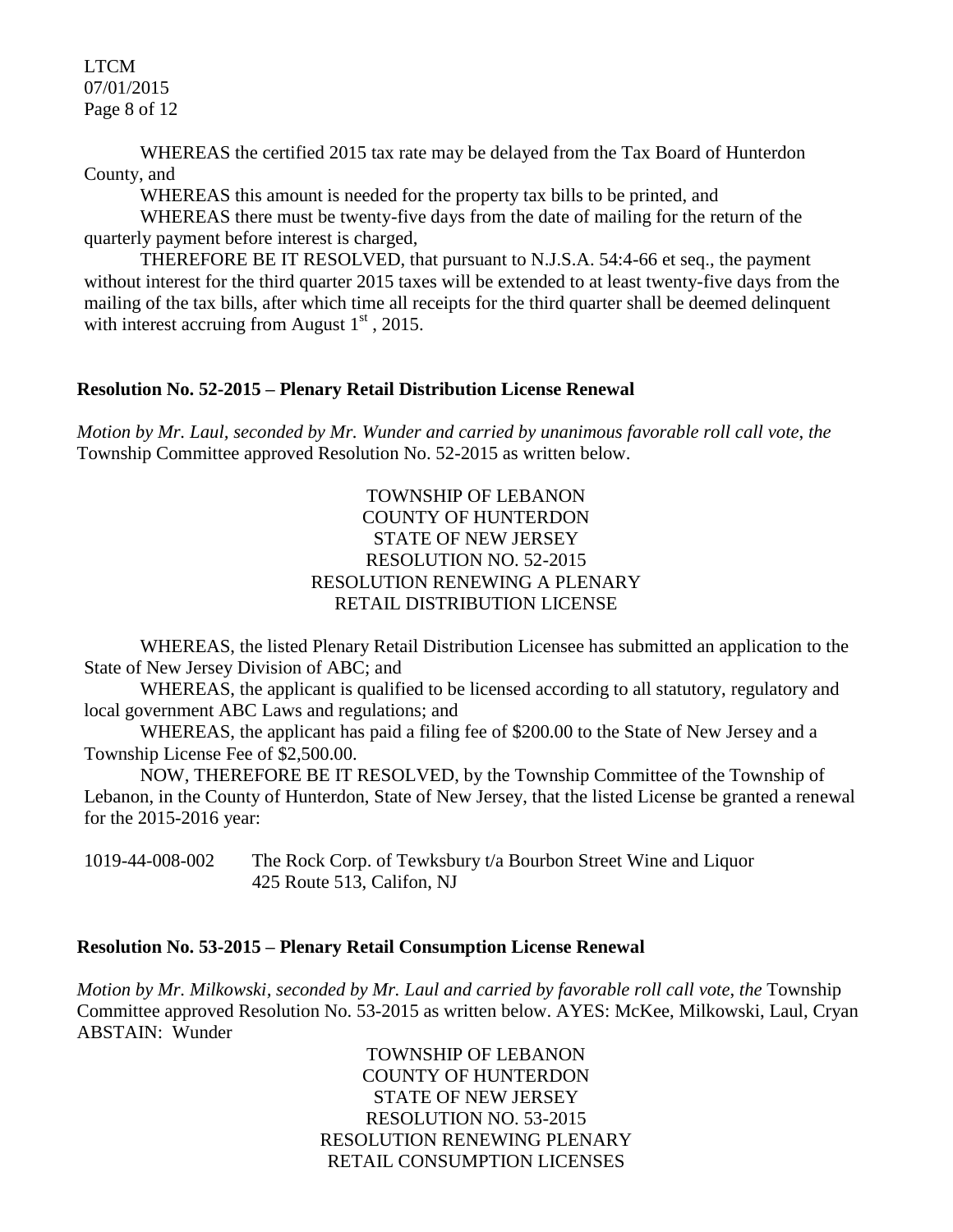LTCM 07/01/2015 Page 9 of 12

WHEREAS, the below listed Plenary Retail Consumption Licensee has submitted an application to the State of New Jersey Division of ABC; and

WHEREAS, the applicant is qualified to be licensed according to all statutory, regulatory and local government ABC Laws and regulations; and

WHEREAS, said Licensee has paid a filing fee of \$200.00 to the State of New Jersey and a Township License Fee of \$2,500.00.

NOW, THEREFORE BE IT RESOLVED, by the Township Committee of the Township of Lebanon, in the County of Hunterdon, State of New Jersey, that the listed Licensee is hereby granted a renewal for the 2015-2016 year:

1019-33-001-002 A T K Inc. t/a Tony's Restaurant & Pub, Califon, NJ

## **OLD BUSINESS**

#### **Police Officer Replacement**

Mr. Milkowski stated that he spoke to the Police Chief and he would like to advertise for the position of patrolman to fill the vacant position in the Police Department. Chief Mattson informed Mr. Milkowski that it can possibly take 10 months to get a new officer on the road independently. Chief Mattson has also requested that the Township Committee consider naming a replacement for his position prior to his retirement. He feels that it will help in a smooth transition and will avoid haste at the time of his departure.

Mr. Milkowski stated that in the hiring of a new Police Chief the Township's process is very cumbersome. Mr. Milkowski looked into the hiring procedures in Tewksbury Township and High Bridge. He feels that the process that they follow is more streamline. Mr. Milkowski stated that he would like to see the Township's procedures restructured to something similar to the other municipalities.

*Motion by Mr. Laul, seconded by Mr. Wunder and carried by favorable roll call vote, the Township* Committee authorized the Police Chief to advertise for a patrolman.

## **Supervisor Raises**

Mr. Wunder reminded the Committee that there has been no discussion on the Supervisor's raises. Mayor McKee stated that the subject needs to be addressed in the near future.

## **Bin Block Location**

Mr. Wunder asked if the bin blocks have been returned to the Township yet. Mayor McKee stated that the bin blocks were scheduled to be placed at the Glass property on Newport Road; however, the DPW Manager had cleared an area at the DPW garage site for the blocks to be stored. The Mayor asked the Clerk to send an email to Mr. Milkowski asking for him or his brother to meet with Warren Gabriel to see where the blocks should be placed at the site. Mr. Milkowski stated that his email has been down due to the weather and will reach out to the DPW Manager.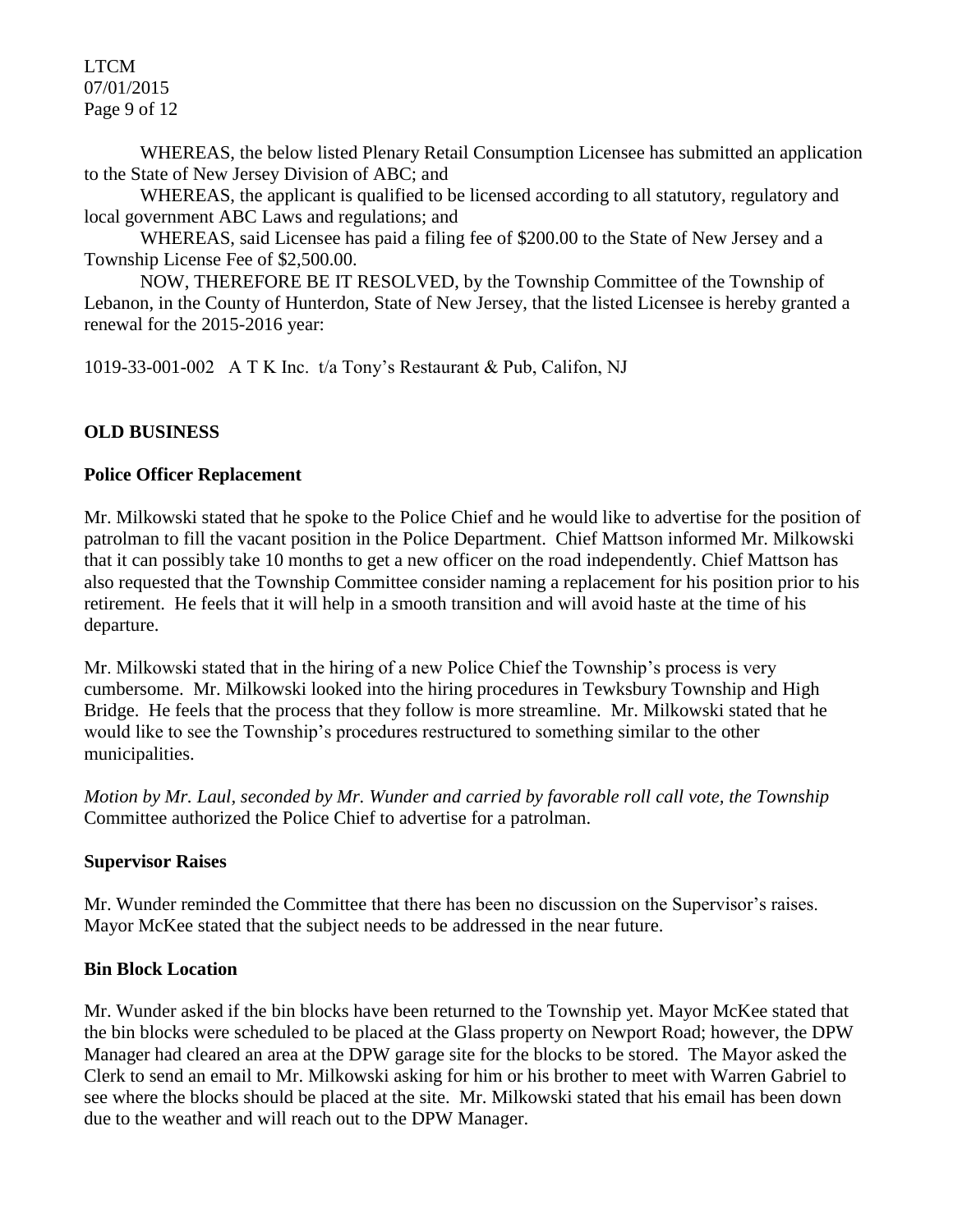## LTCM 07/01/2015 Page 10 of 12

## **Food Pantry**

Mr. Cryan stated that he and Ruth from the Food Pantry met with representatives from Hagedorn to discuss the possibility of the Food Pantry relocating to a location on their facility. They found a nice place at the site. Mr. Cryan stated that since the Food Pantry receives food from Norwescap, they must inspect the site and give approval on the use of the location. Ruth was notified by Glen Gardner Borough that they may have another possible location for the Food Pantry to reside. Mr. Cryan stated that he is not sure if the Food Pantry will be interested in the site due to a steep rent. There will be no cost for the use of the Hagedorn facility and the State will be doing some minor repairs. Mr. Cryan stated that he spoke to Mr. Laul about requesting the help of the Boy Scouts to assist in the moving of the Pantry. Mr. Cryan will also be asking for the Fire Department's assistance. Mr. Cryan noted that the Food Pantry does have insurance but they are not an LLC so Ruth is not sure if she can sign an agreement on behalf of the Pantry. She will check into the matter.

#### **NEW BUSINESS**

#### **Historians – Museum Maintenance**

Mr. Laul stated that there is damage in the corners, roof and soffit area of the museum. Since there are gutters, as they were filled in, Mr. Laul asked the Historians what direction they would like to go. They are not interested in replacing the gutters but would like to repair the damage to the building. Mr. Laul had received a quote to fix the damage from Pt. Mountain Carpentry. They will fix the damage and the Township is to supply the paint.

*Motion by Mr. Laul, seconded by Mr. Cryan and carried by unanimous favorable roll call vote, the* Township Committee approved the quote from Pt. Mountain Carpentry for the repair of the front and rear of the museum at a cost of \$1290.00 conditioned upon receipt of a Certificate of Insurance and a Business Registration Certificate. The total cost for the project is not to exceed \$1290.00 plus \$500 overage charges without Mr. Laul's approval.

#### **PRESENTATION OF VOUCHERS**

Committee Members provided a description of vouchers exceeding \$1000.00.

*Motion by Mr. Laul, seconded by Mr. Wunder and carried by unanimous favorable roll call vote, the* Township Committee approved the July 1, 2015 bill list in the total amount of \$1,688,396.48.

#### **CORRESPONDENCE**

# **Ss. Peter & Paul R.C. Church – 4-Day Walking Pilgrimage – August 6, 2015**

# **PUBLIC COMMENTS**

*Motion by Mr. Wunder, seconded by Mr. Cryan and carried by unanimous favorable roll call vote, the* Township Committee opened the public comment portion of the meeting at 7:46 p.m.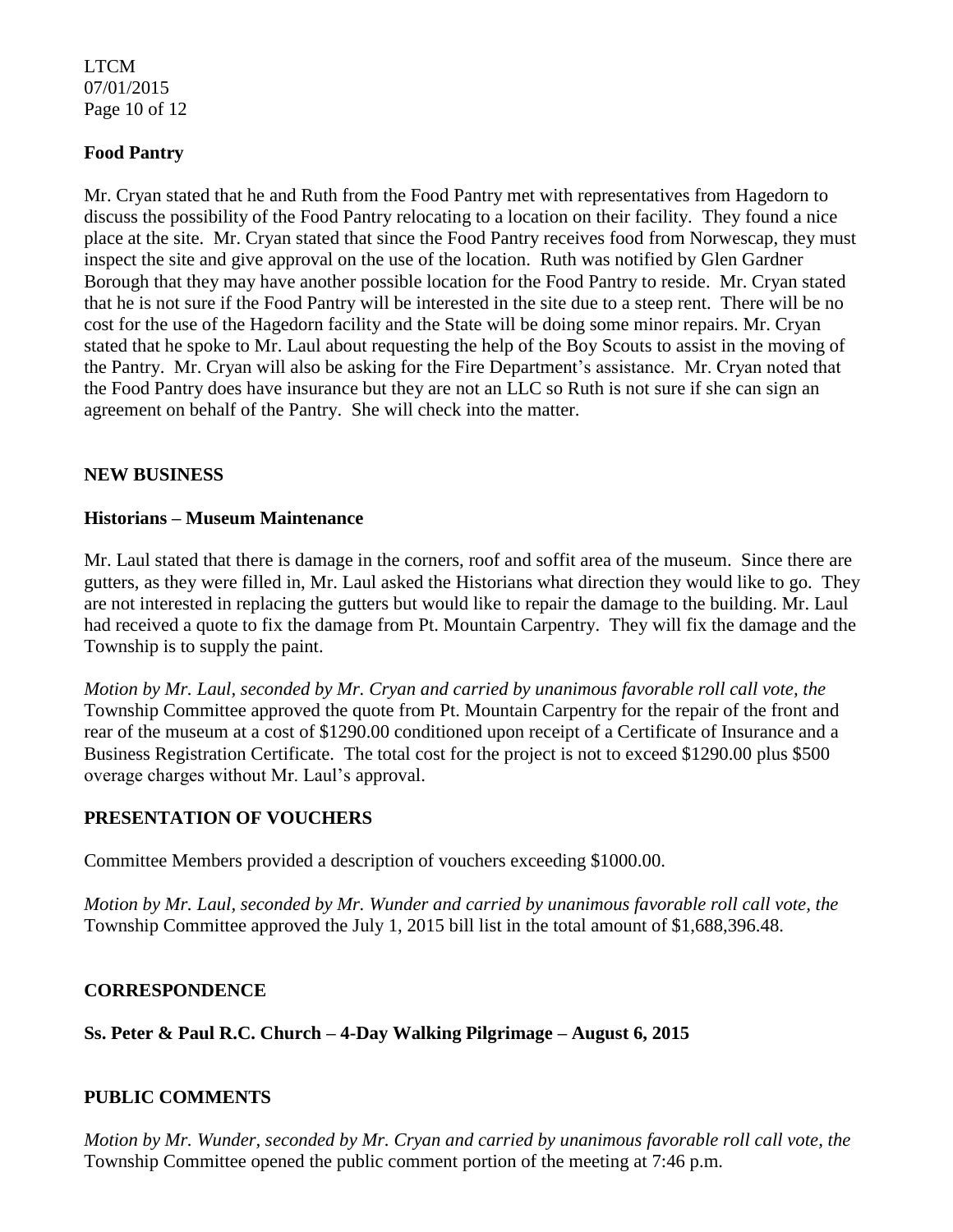LTCM 07/01/2015 Page 11 of 12

There were no comments from the public.

*Motion by Mr. Wunder seconded by Mr. Cryan and carried by unanimous favorable roll call vote, the* Township Committee closed the public comment portion of the meeting at 7:46 p.m.

## **Resolution No. 54-2015 –Executive Session**

*Motion by Mr. Laul seconded by Mr. Wunder and carried by unanimous favorable roll call vote, the* Township Committee approved Resolution No. 54-2015 and convened in executive session at 7:47 p.m.

## **TOWNSHIP OF LEBANON COUNTY OF HUNTERDON STATE OF NEW JERSEY RESOLUTION NO. 54-2015 RESOLUTION AUTHORIZING EXECUTIVE SESSION**

WHEREAS, the Open Public Meetings Act; *N.J.S.A.* 10:4-6 *et seq*., declares it to be the public policy of the State to insure the right of citizens to have adequate advance notice of and the right to attend meetings of public bodies at which business affecting the public is discussed or acted upon; and

WHEREAS, the Open Public Meetings Act also recognizes exceptions to the right of the public to attend portions of such meetings; and

WHEREAS, the Mayor and Committee find it necessary to conduct an executive session closed to the public as permitted by the *N.J.S.A*. 40:4-12; and

WHEREAS, the Mayor and Committee will reconvene in public session at the conclusion of the executive session;

NOW, THEREFORE, BE IT RESOLVED by the Mayor and Committee of the Township of Lebanon, County of Hunterdon, State of New Jersey that they will conduct an executive session to discuss the following topic(s) as permitted by *N.J.S.A*. 40:4-12:

A matter which Federal Law, State Statute or Rule of Court requires be kept confidential or excluded from discussion in public (Provision relied upon:

\_\_\_\_\_\_\_\_\_\_\_\_\_\_\_\_\_\_\_\_\_\_\_\_\_\_\_\_\_\_\_\_\_\_\_\_\_\_\_\_\_\_\_\_\_\_\_\_\_\_\_\_\_); A matter where the release of information would impair a right to receive funds from the federal government;

A matter whose disclosure would constitute an unwarranted invasion of individual privacy;

\_\_\_X\_\_\_A collective bargaining agreement, or the terms and conditions thereof (Specify contract:

PBA and CWA THE COMBINE CONSTRUCT  $\blacksquare$ 

\_\_\_\_\_\_A matter involving the purpose, lease or acquisition of real property with public funds, the setting of bank rates or investment of public funds where it could adversely affect the public interest if discussion of such matters were disclosed; Real Estate Acquisitions

\_\_\_\_\_\_Tactics and techniques utilized in protecting the safety and property of the public provided that their disclosure could impair such protection;

\_\_\_\_\_\_Investigations of violations or possible violations of the law;

Pending or anticipated litigation or contract negotiation in which the public body is or may become a party; (The general nature of the litigation or contract negotiations is: Professional Service Contracts \_\_\_\_\_\_. The public disclosure of such information at this time would have a potentially negative impact on the municipality's position in the litigation or negotiation; therefore this